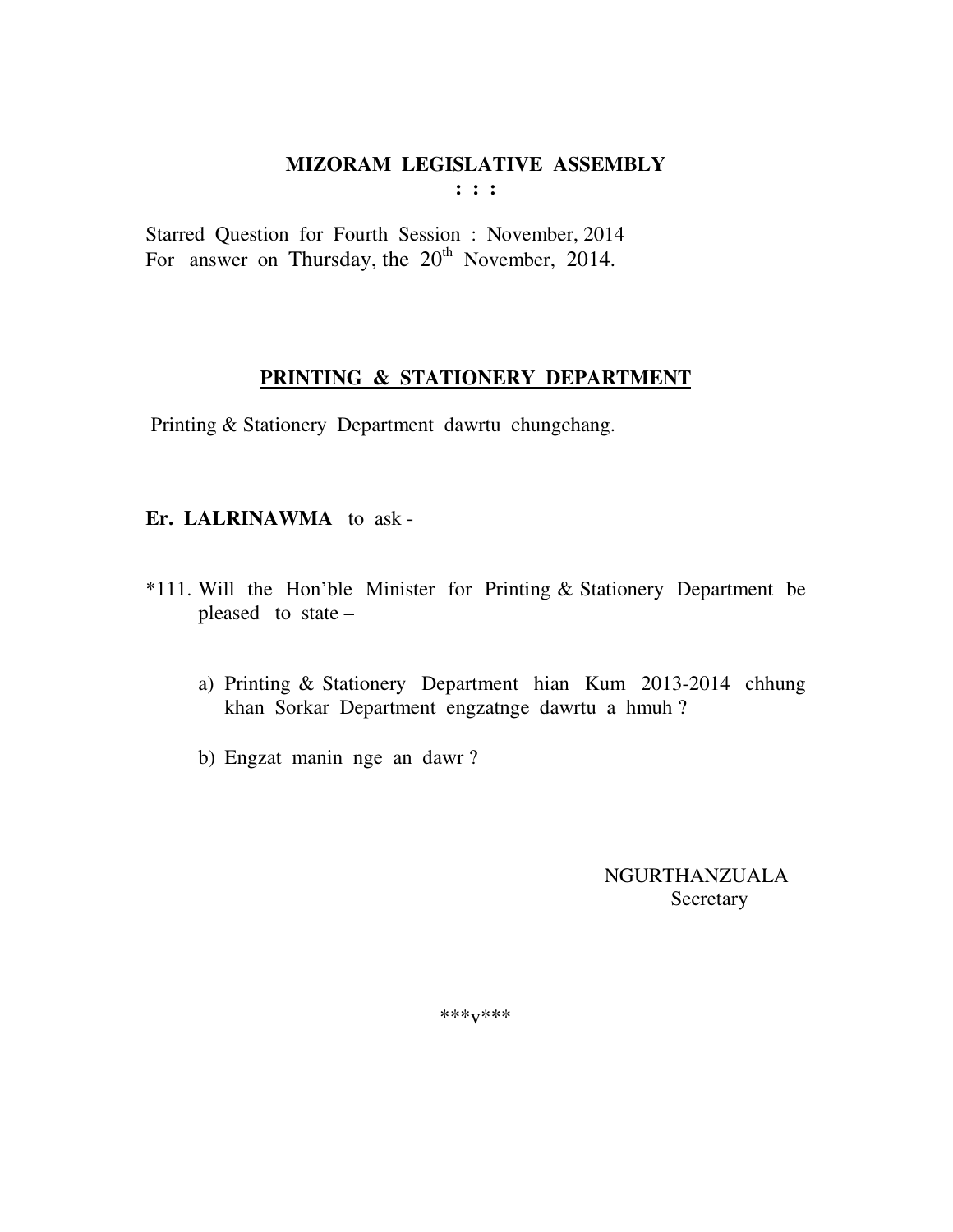#### **: : : :**

Starred Question for Fourth Session : November, 2014. For answer on Thursday, the 20<sup>th</sup> November, 2014.

# **SCHOOL EDUCATION DEPARTMENT**

Malsuri UPS (SSA) zirtirtute chungchang

# **Pu NIHAR KANTI CHAKMA** to ask –

- \*112. Will the Hon'ble Minister for School Education Department be pleased to state –
	- (a) Malsuri UPS (SSA) hnuaiah zirtirtu pangngai (EV Teacher leh Hindi Teacher tel lovin) engzatnge awm?
	- (b) Zirtirtu hming min hrilh thei em?
	- (c) Class tina naupang awmzat min hrilh thei em?

# NGURTHANZUALA Secretary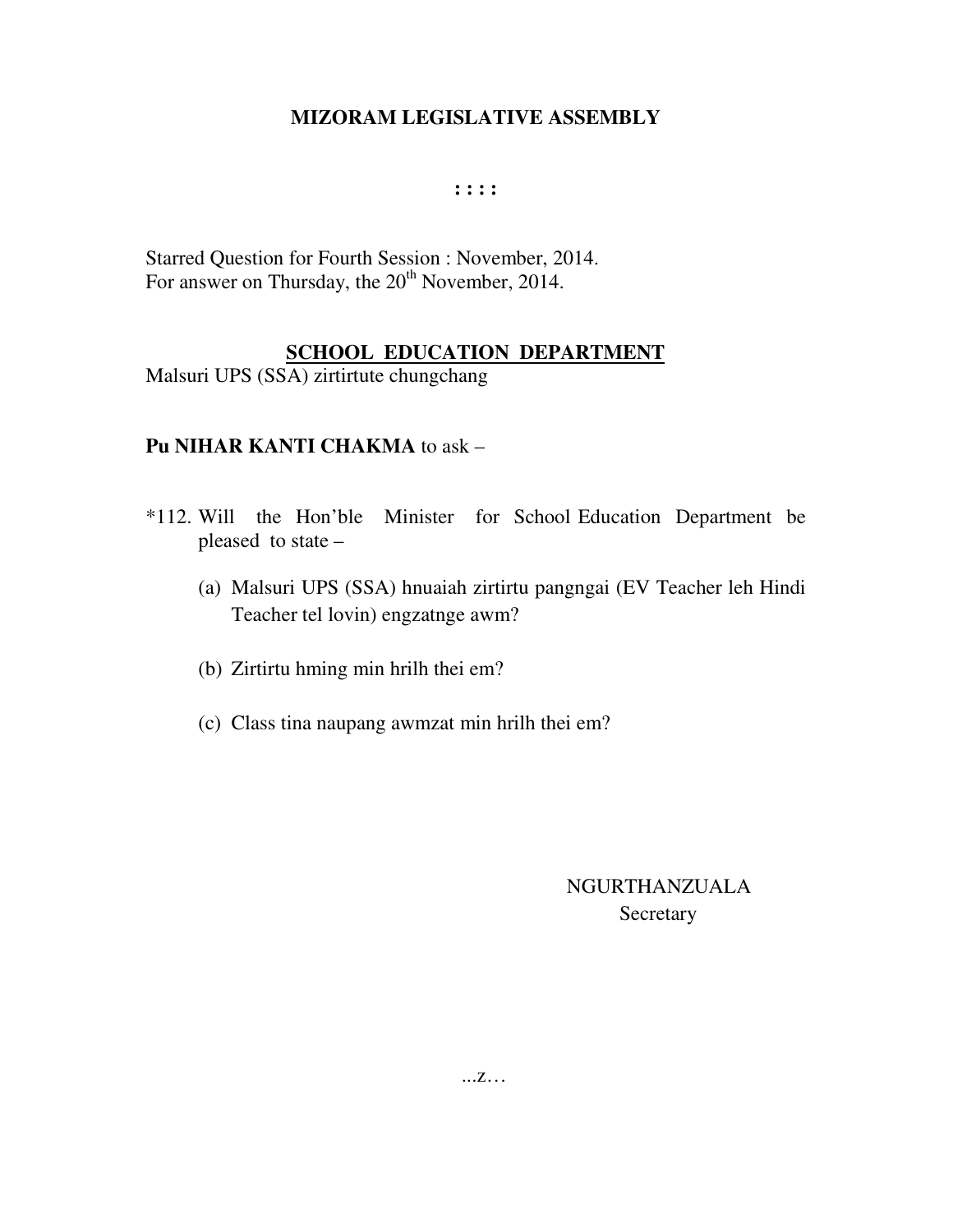#### MIZORAM LEGISLATIVE ASSEMBLY  $: : : : :$

Starred Question for Fourth Session : November, 2014. For answer on Thursday, the 20<sup>th</sup> November, 2014.

# SOIL & WATER CONSERVATION DEPARTMENT

Soil & Water Conservation hnuaia NLUP chungchang.

# Pu LALTHANLIANA to ask -

- \*113. Will the Hon'ble Minister for Soil & Water Conservation Department be pleased to state –
	- Kum 2008-2013 chhungin Soil & Water Conservation a) Department hian NLUP atan sum engzatnge a hman?
	- Hmunphiah atan sum engzatnge a hman?  $b)$

**NGURTHANZUALA** Secretary

 $\dots h\dots$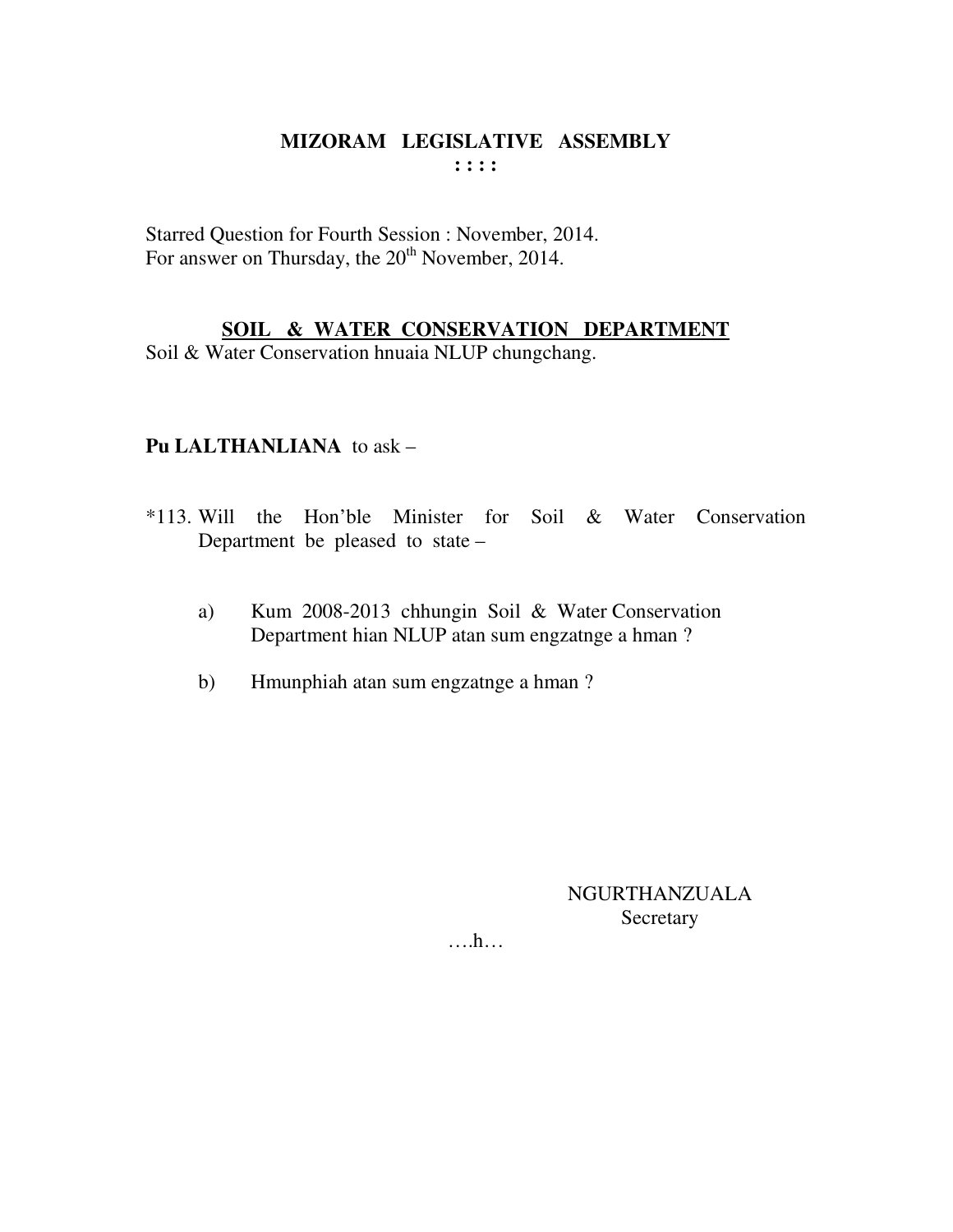**: : : :** 

Starred Question for Fourth Session : November, 2014. For answer on Thursday, the  $20<sup>th</sup>$  November, 2014.

#### **GENERAL ADMINISTRATION DEPARTMENT**

Mizoram House thlen man chungchang

#### **Pu LALRUATKIMA** to ask –

- \*114. Will the Hon'ble Minister for General Administration Department be pleased to state –
	- (a) Mizoram House thlen man engtik khan nge siam thar anih?
	- (b) Thlen man chi hrang hrang engzat te nge?

# NGURTHANZUALA **Secretary**

...z…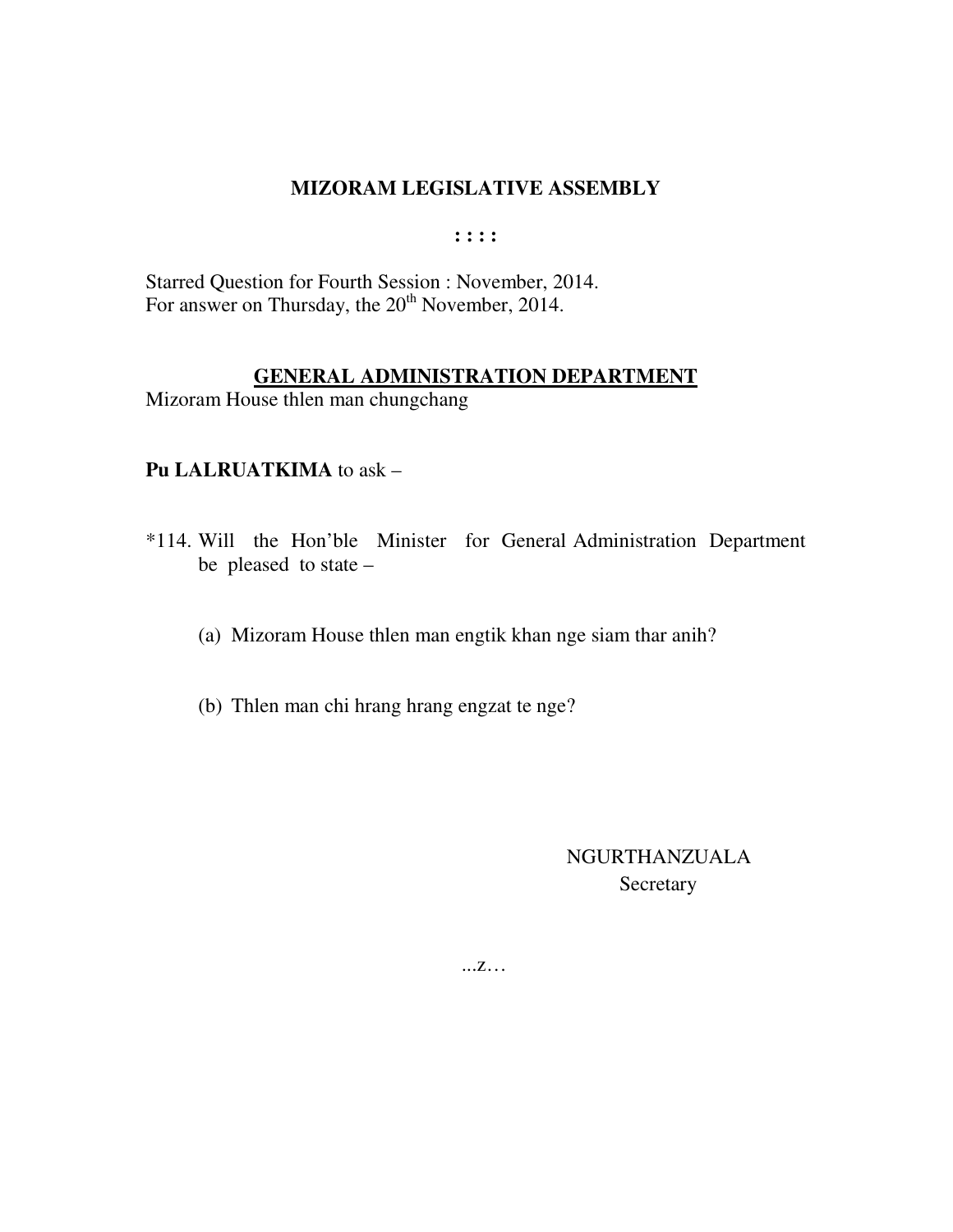#### **: : : :**

Starred Question for Fourth Session : November, 2014. For answer on Thursday, the  $20<sup>th</sup>$  November, 2014.

#### **GENERAL ADMINISTRATION DEPARTMENT**

Sialkal Tlangdung Development Board/Council chungchang

#### **Pu LALRUATKIMA** to ask –

- \*115. Will the Hon'ble Minister for General Administration Department be pleased to state –
	- (a) Sialkal Tlangdung Development Board/Council hi engtikah nge din anih?
	- (b) Tute nge Board/Council a hruaitute?
	- (c) A dintirh atangin vawi engzatnge an thutkhawm tawh?
	- (d) An hmalakna engte nge?
	- (e) A dintirh atangin sum engzatnge ruahman sak an nih? A year wise in engzatnge?

# NGURTHANZUALA **Secretary**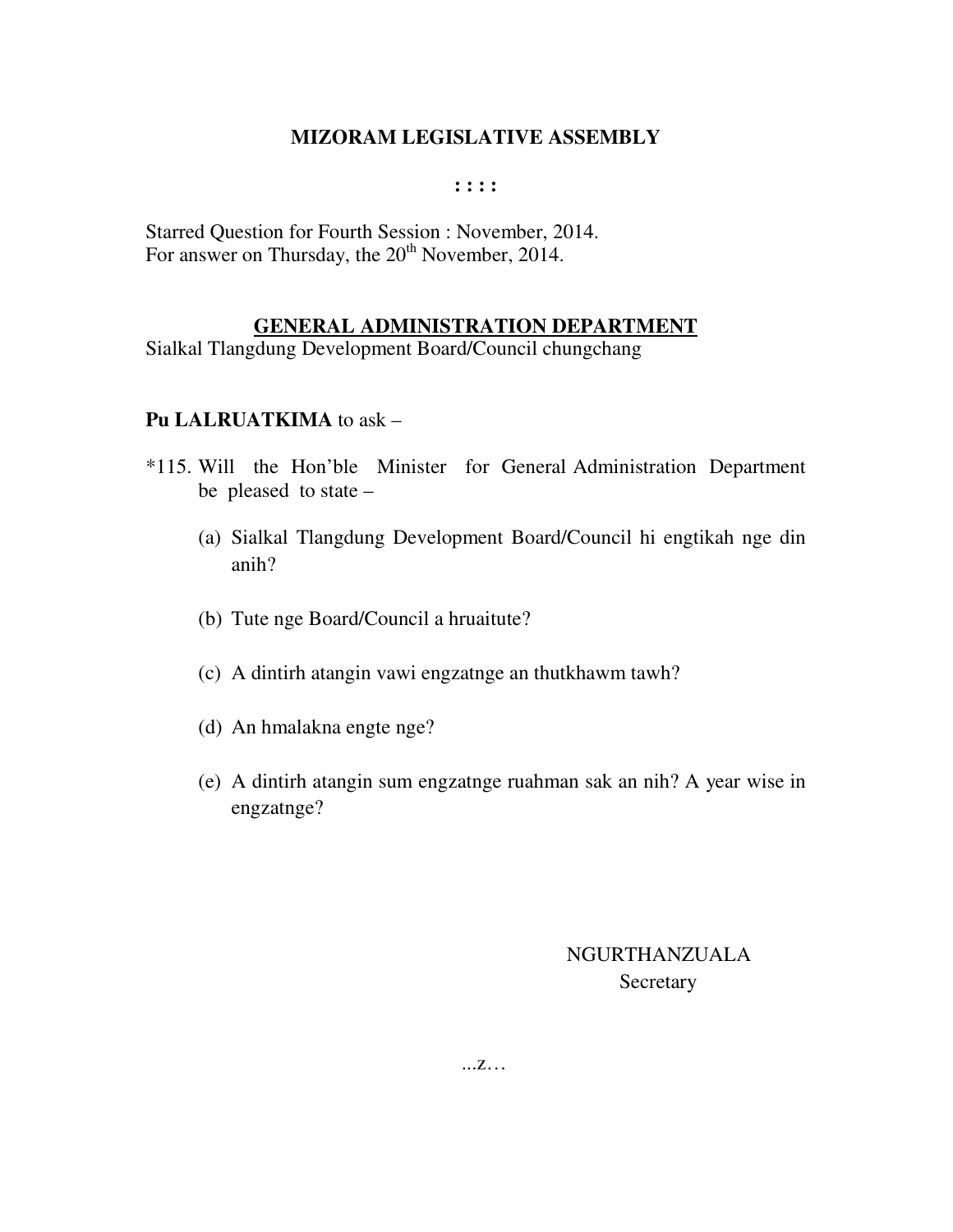#### **MIZORAM LEGISLATIVE ASSEMBLY : : : :**

Starred Question for Fourth Session : November, 2014. For answer on Thursday, the 20<sup>th</sup> November, 2014.

# **SCHOOL EDUCATION DEPARTMENT**

Adhoc Aided High School leh RMSA harsatna chungchang.

# **Pu K. SANGTHUAMA** to ask –

\*116. Will the Hon'ble Minister for School Education Department be pleased to state –

 Adhoc Aided High School leh RMSA in thuahna School-te hi an harsatna sorkar in a hriatpui em ?

> NGURTHANZUALA **Secretary**

….h…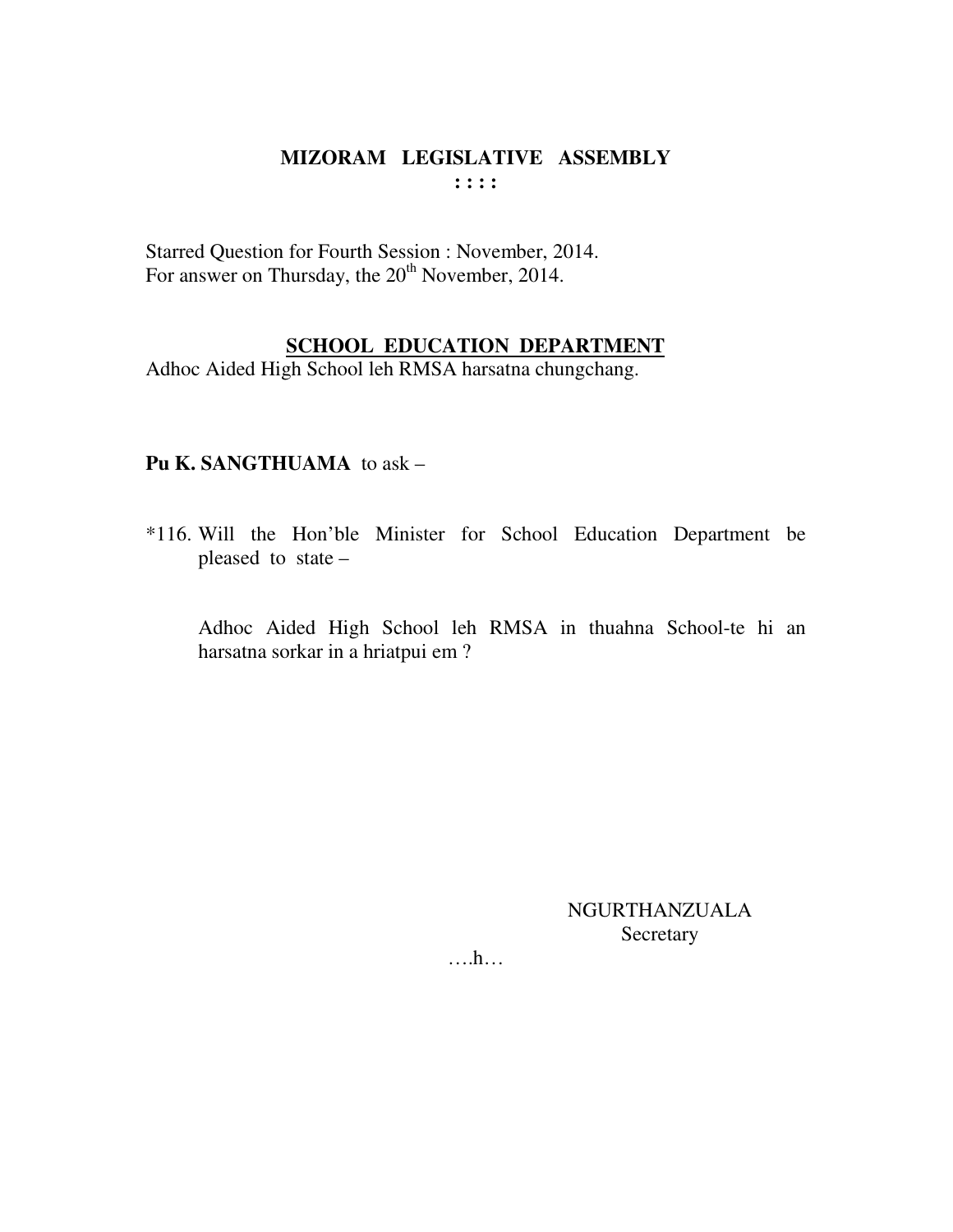Starred Question for Fourth Session : November, 2014. For answer on Thursday, the  $20<sup>th</sup>$  November, 2014.

#### **GENERAL ADMINISTRATION DEPARTMENT**

Tuipang Sub-Divisional chungchang.

**Dr. K. BEICHHUA** to ask -

\*117. Will the Hon'ble Minister for General Administration Department be pleased to state –

 Tuipang Sub-Divisional-a hlan kai tawh, tun thlenga Civil SDO dah loh hi enge a chhan ?

> NGURTHANZUALA Secretary

…nt..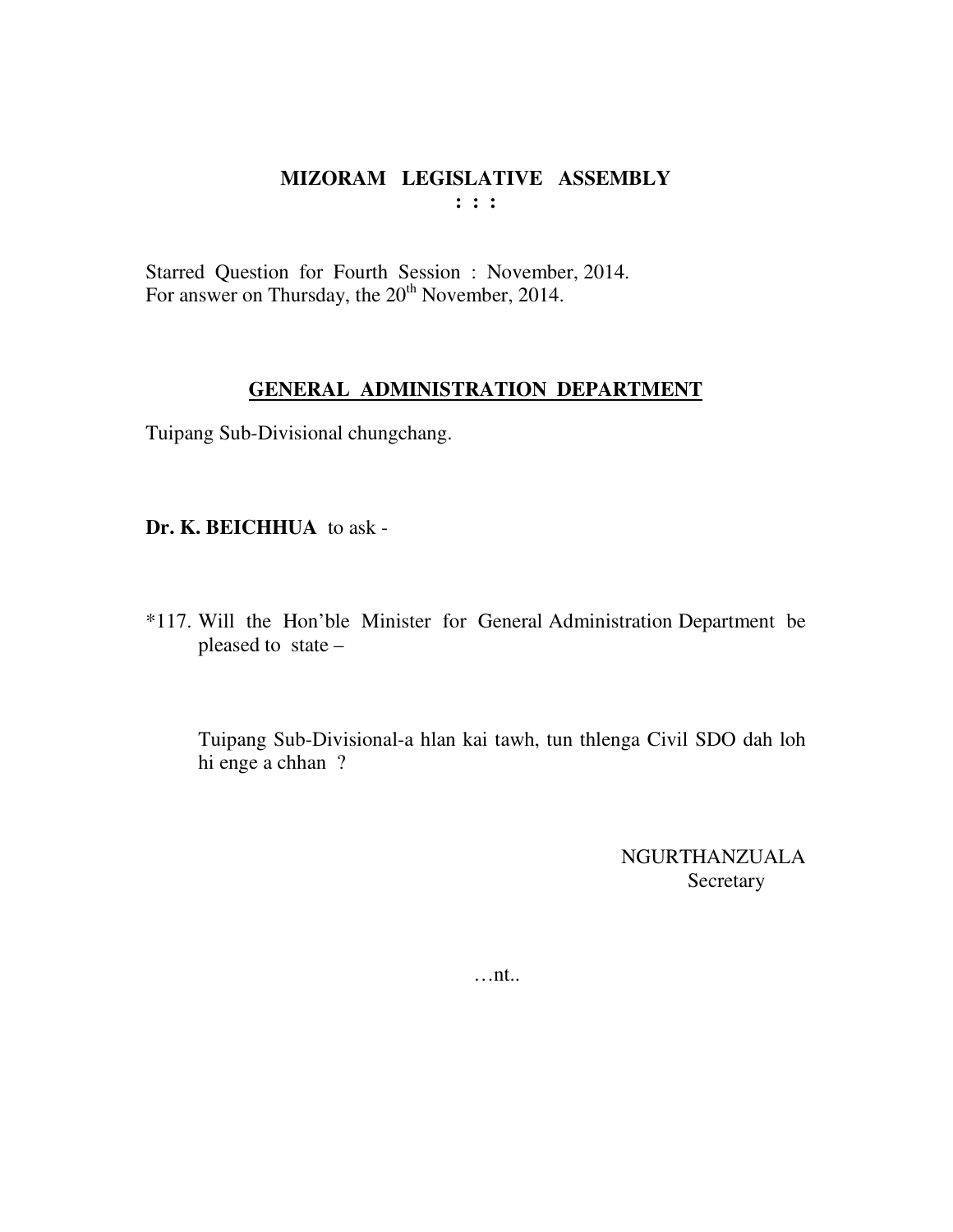$: : : :$ 

Starred Question for Fourth Session : November, 2014. For answer on Thursday, the 20<sup>th</sup> November, 2014.

# **SCHOOL EDUCATION DEPARTMENT**

Zirtirtu aikal lak chungchang

# Pu LALRUATKIMA to ask -

- \*118. Will the Hon'ble Minister for School Education Department be pleased to state -
	- (a) Zirtirtu hi aikal lak phal an ni em?
	- (b) Zirtirtu aikal la engzatnge awm mek?
	- (c) Engvangin nge aikal an lak?

# **NGURTHANZUALA** Secretary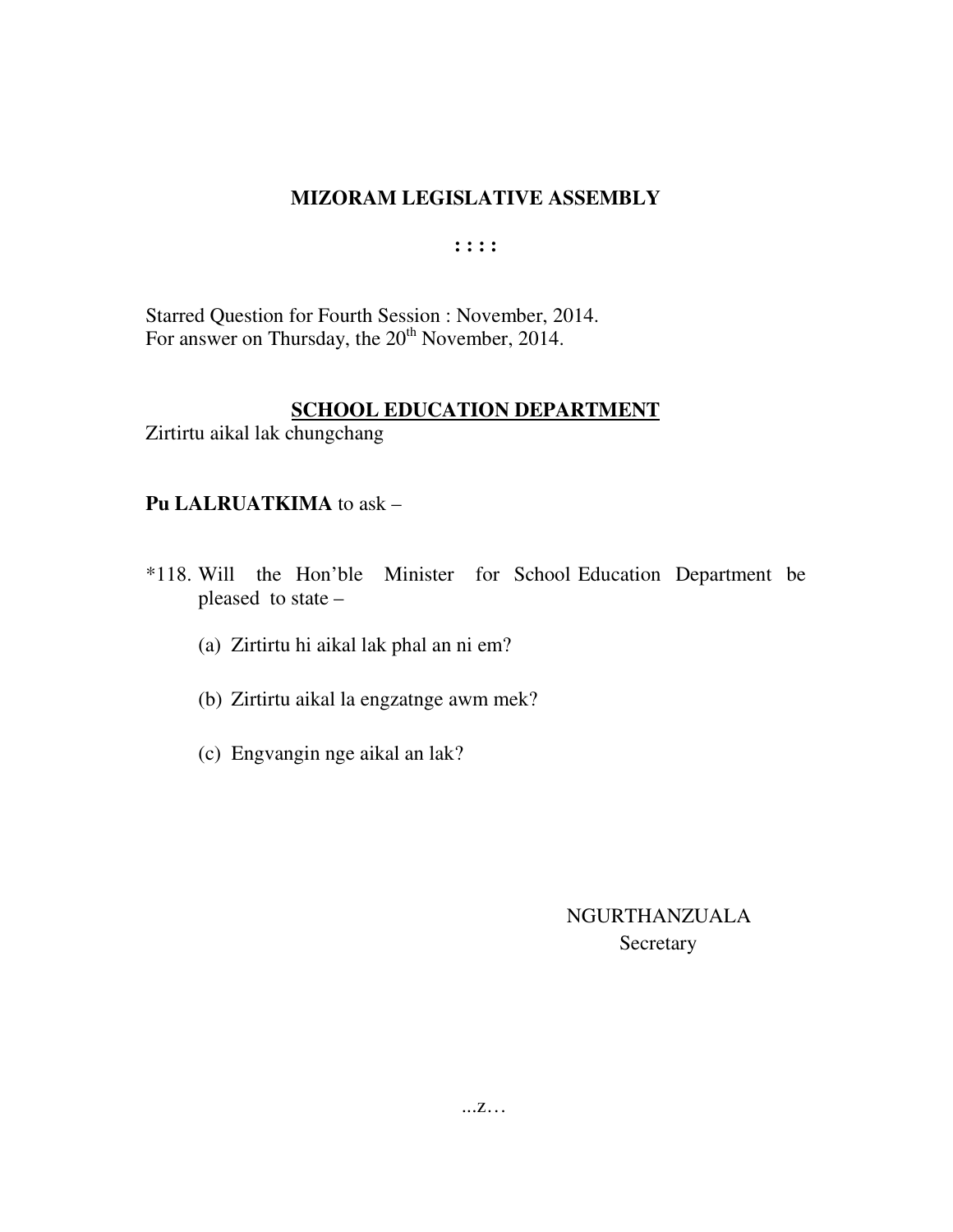#### **:: :: ::**

Starred Question for Fourth Session : November, 2014. For answer on Thursday, the 20<sup>th</sup> November, 2014.

#### **SCHOOL EDUCATION DEPARTMENT**

Science zirtirtu chungchang.

#### **Pu K. SANGTHUAMA** to ask -

- \*119. Will the Hon'ble Minister for School Education Department be pleased to state
	- a) Sorkar High School-ah Science zirtirtu awm lohna a awm em ?
	- b) Awm ta se High School hming min hrilh thei em ?

NGURTHANZUALA Secretary.

…M…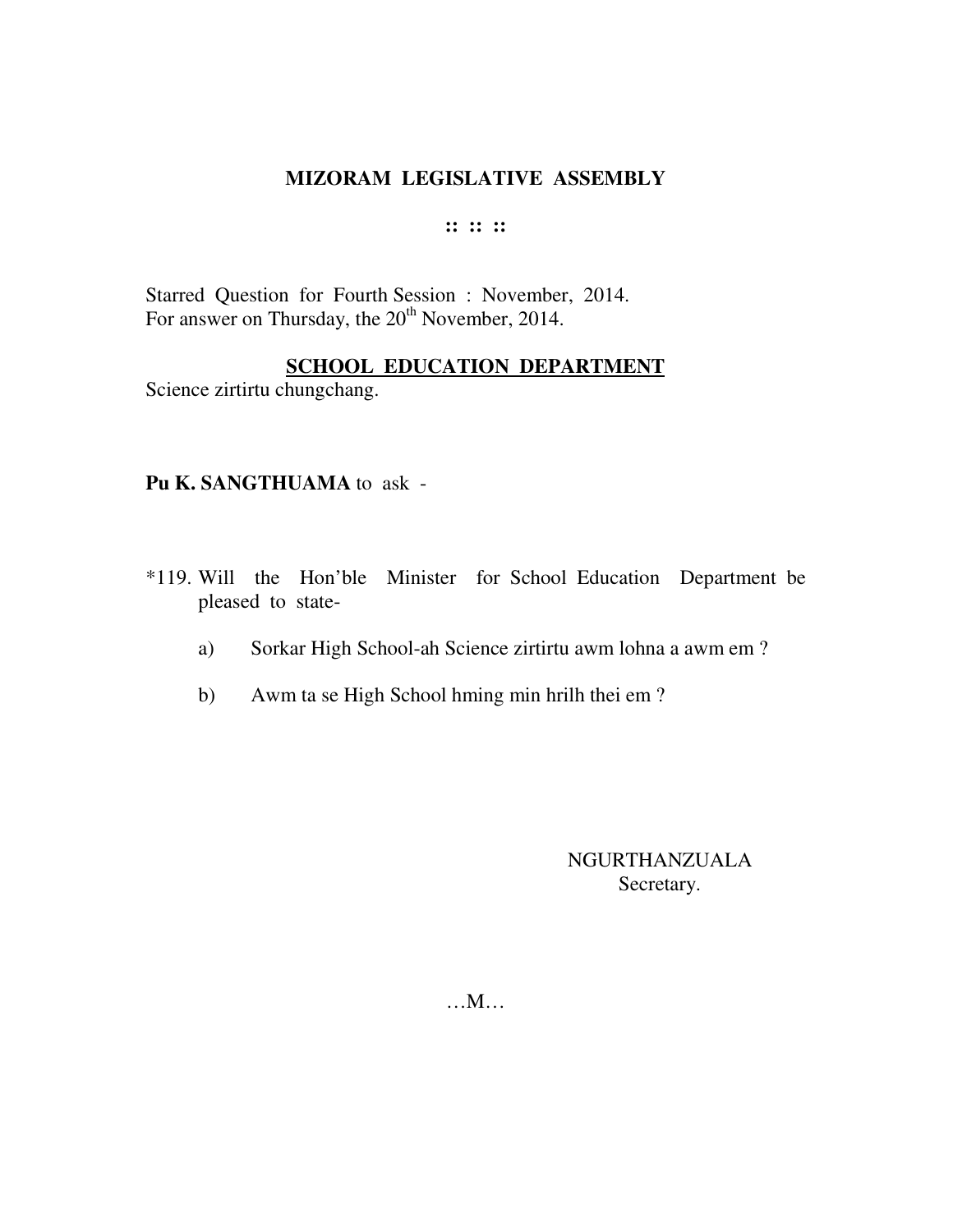**: : :** 

Starred Question for Fourth Session : November, 2014. For answer on Thursday, the 20<sup>th</sup> November, 2014.

#### **POWER & ELECTRICITY DEPARTMENT**

Electric free connection pek chungchang.

#### **Er. LALRINAWMA** to ask -

- \*120. Will the Hon'ble Minister for Power & Electricity Department be pleased to state –
	- (a) RGGVY Scheme hnuaiah hian BPL chhungkua engzatnge Free Electrification pek tum a nih ?
	- (b) Engzatnge pek an nih tawh ?
	- (c) Connection pakhatah engzatnge sen ral a nih ?

NGURTHANZUALA **Secretary** 

…nt..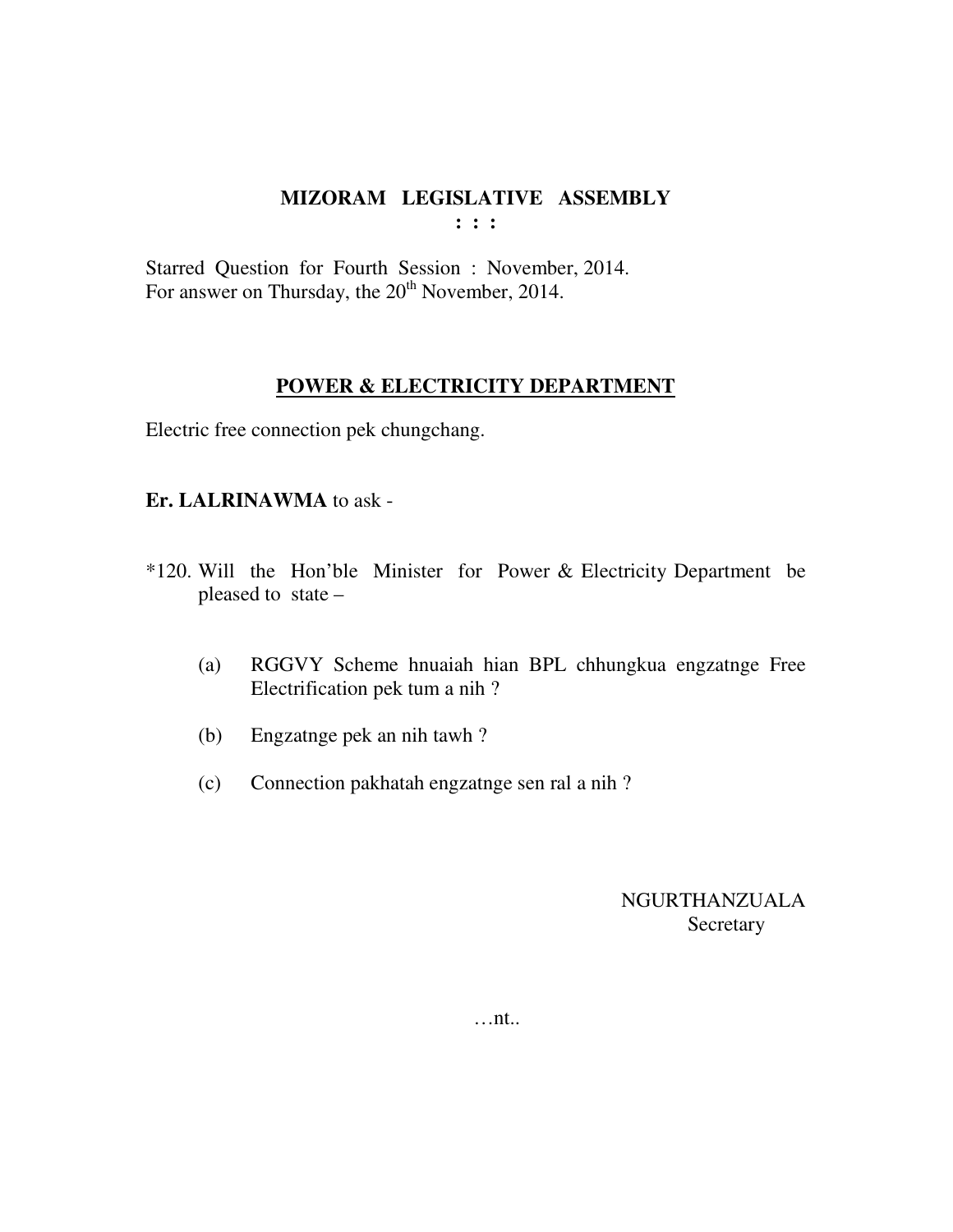$: : :$ 

Starred Question for Fourth Session : November, 2014 For answer on Thursday, the 20<sup>th</sup> November, 2014.

# LAW & JUDICIAL DEPARTMENT

Trade license chungchang

# Er. LALRINAWMA to ask-

\*121. Will the Hon'ble Minister for Law & Judicial Department be pleased to state -

Trade license District Council hun lai a pek chhuah kha Power of Attorney hmanga inhlan chhawn theih a ni em?

> **NGURTHANZUALA** Secretary

\*\*\* $V$ \*\*\*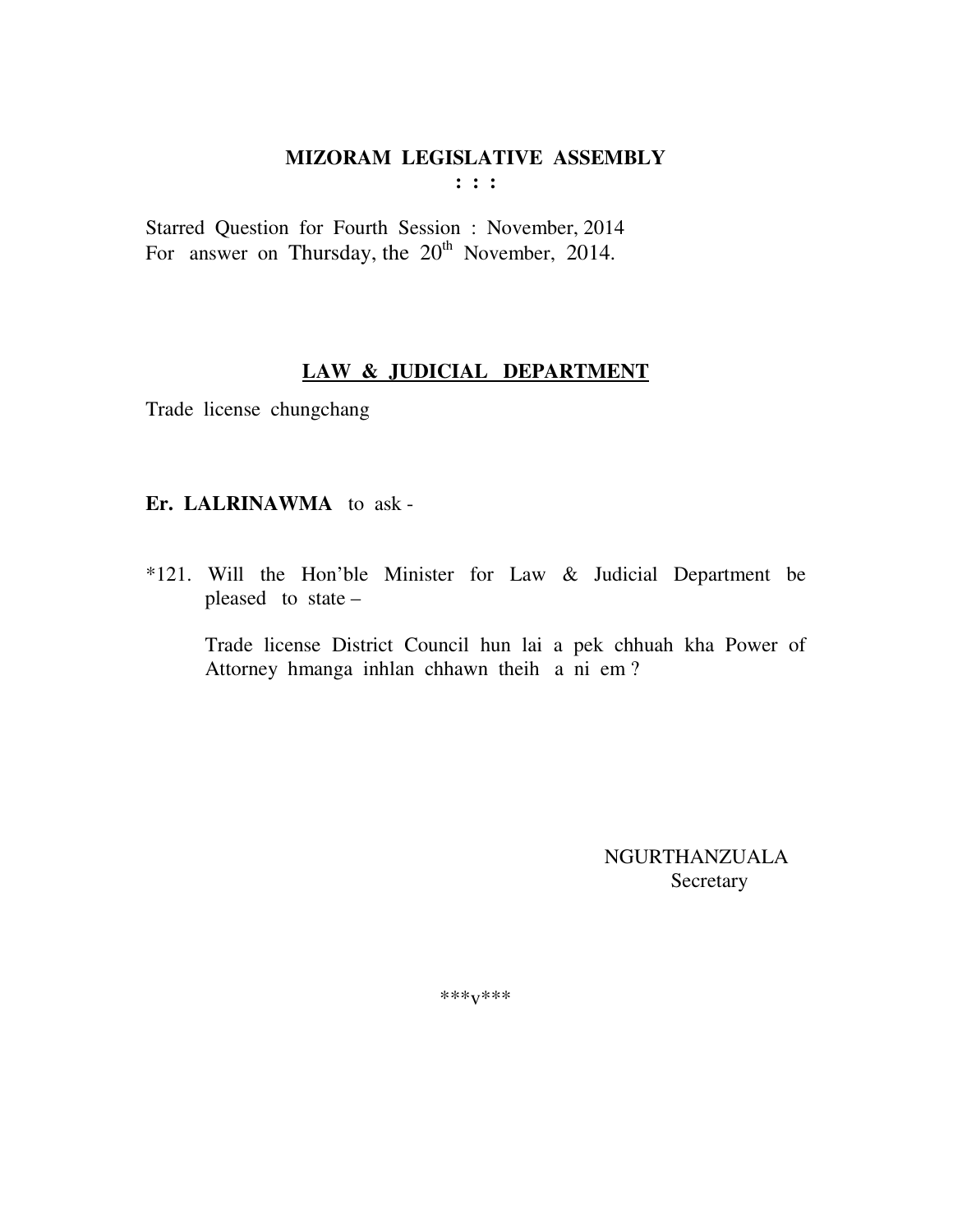**: : : :** 

Starred Question for Fourth Session : November, 2014. For answer on Thursday, the  $20<sup>th</sup>$  November, 2014.

#### **AGRICULTURE DEPARTMENT**

NLUP chungchang

#### **Pu LALRUATKIMA** to ask –

- \*122. Will the Hon'ble Minister for Agriculture Department be pleased to state –
	- (a) NLUP  $1<sup>st</sup>$  Phase-ah sum engzatnge sen anih? Beneficiaries chhungkua engzatnge an nih?
	- (b) NLUP 2nd Phase-ah sum engzatnge sen anih? Beneficiaries engzat nge an nih? Installment engzatnge pek tur la awm?
	- (c) NLUP  $3<sup>rd</sup>$  Phase-ah sum engzatnge sen anih tawh? Beneficiaries engzat nge an nih? Installment engzatnge pek an nih tawh? Installment engzatnge pek hmabak a la nih?
	- (d) NLUP 4<sup>th</sup> Phase-ah sum engzatnge sen anih? Beneficiaries engzat nge an nih? Installment engzatnge pek an nih tawh? Installment engzatnge pek hmabak a la nih?

 NGURTHANZUALA **Secretary** 

...z…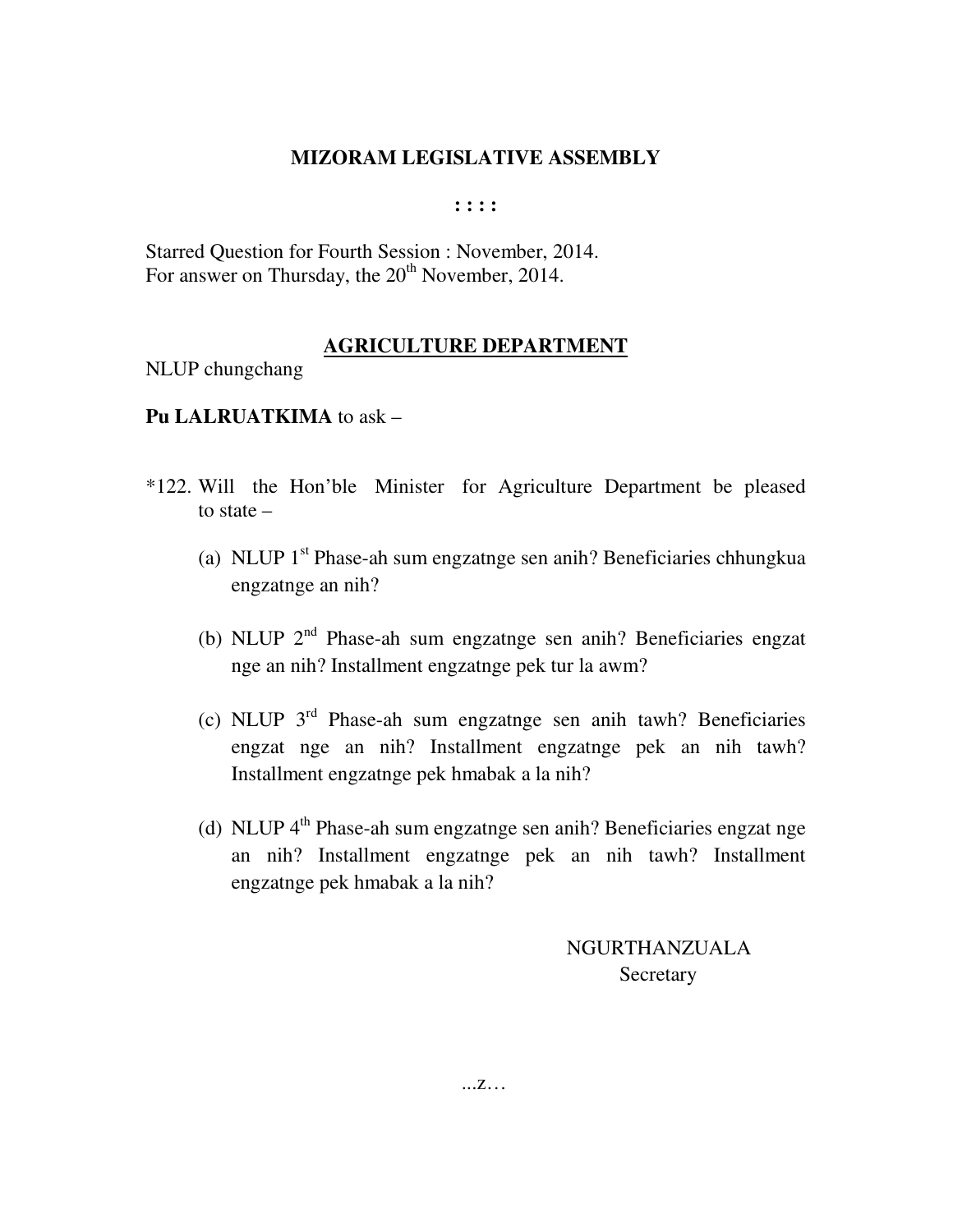**: : :** 

Starred Question for Fourth Session : November, 2014 For answer on Thursday, the  $20<sup>th</sup>$  November, 2014.

# **AGRICULTURE DEPARTMENT**

Thawh dunna thuthlung chungchang.

# **Pu LALRUATKIMA** to ask –

- \*123. Will the Hon'ble Minister for Agriculture Department be pleased to state –
	- a) Tun hnaia UN peng pakhat leh Mizoram Sorkarin thawh dunna Thuthlung an ziah kha eng hmasawnna hnathawhna tur nge ?
	- b) Thawh dunna tura Sum ruahman kha tanpuina tur nge Mizoram Sorkar Sum puk (Loan) ?
	- c) Loan anih chuan engtinnge rulh dan tur ruahman anih a ? Engzat a pung (Interest) tur nge ?

 NGURTHANZUALA **Secretary**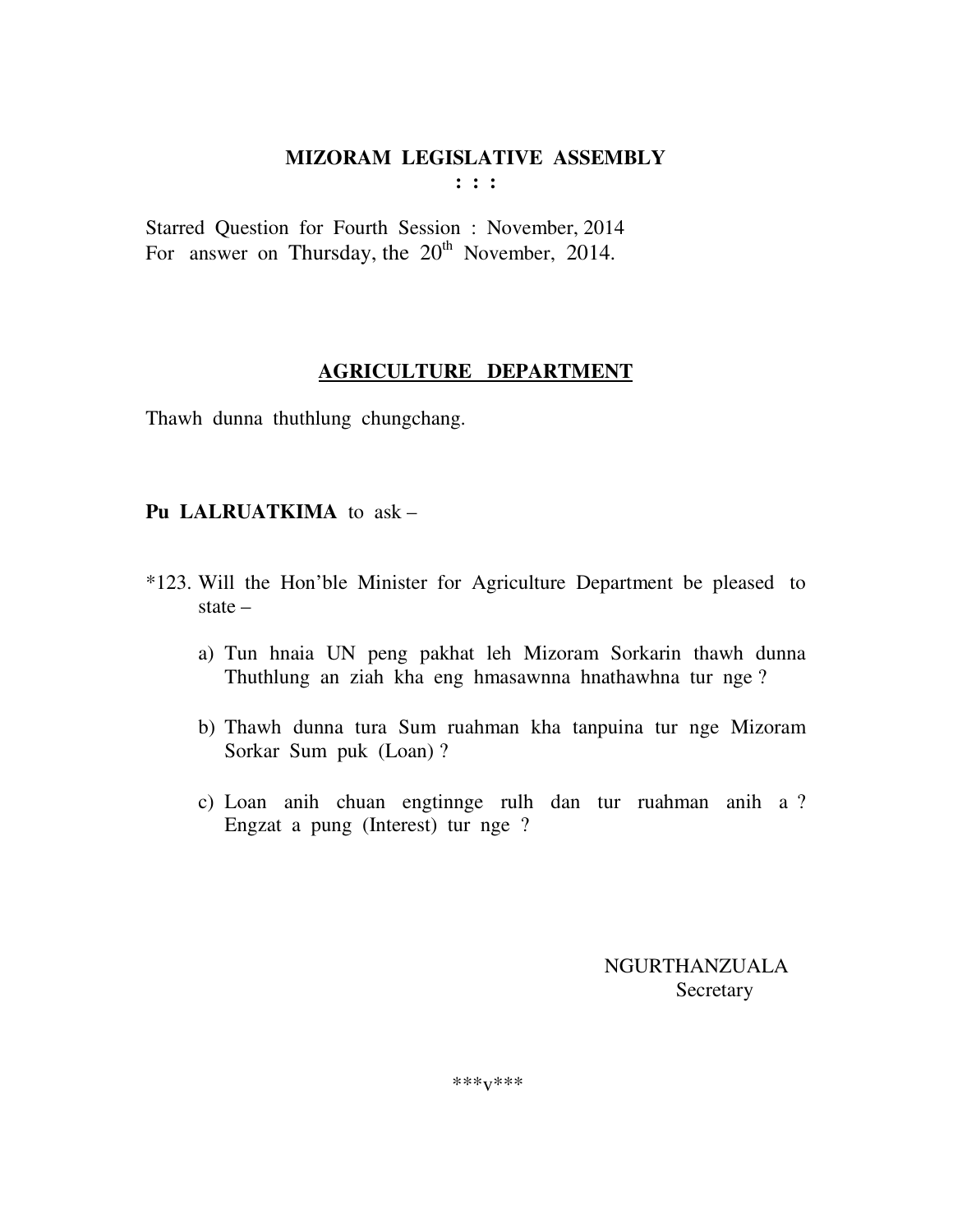**: : :** 

Starred Question for Fourth Session : November, 2014 For answer on Thursday, the  $20<sup>th</sup>$  November, 2014.

# **POWER & ELECTRICITY DEPARTMENT**

RGGVY Scheme a hnathawh hrang hrang chungchang.

**Er. LALRINAWMA** to ask -

\*124. Will the Hon'ble Minister for Power & Electricity Department be pleased to state –

 RGGVY Scheme a hnathawh te hi engtika thawh zawh tur nge ? A contractor tute nge ? A project cost hi engzatnge ?

> NGURTHANZUALA **Secretary**

\*\*\*v\*\*\*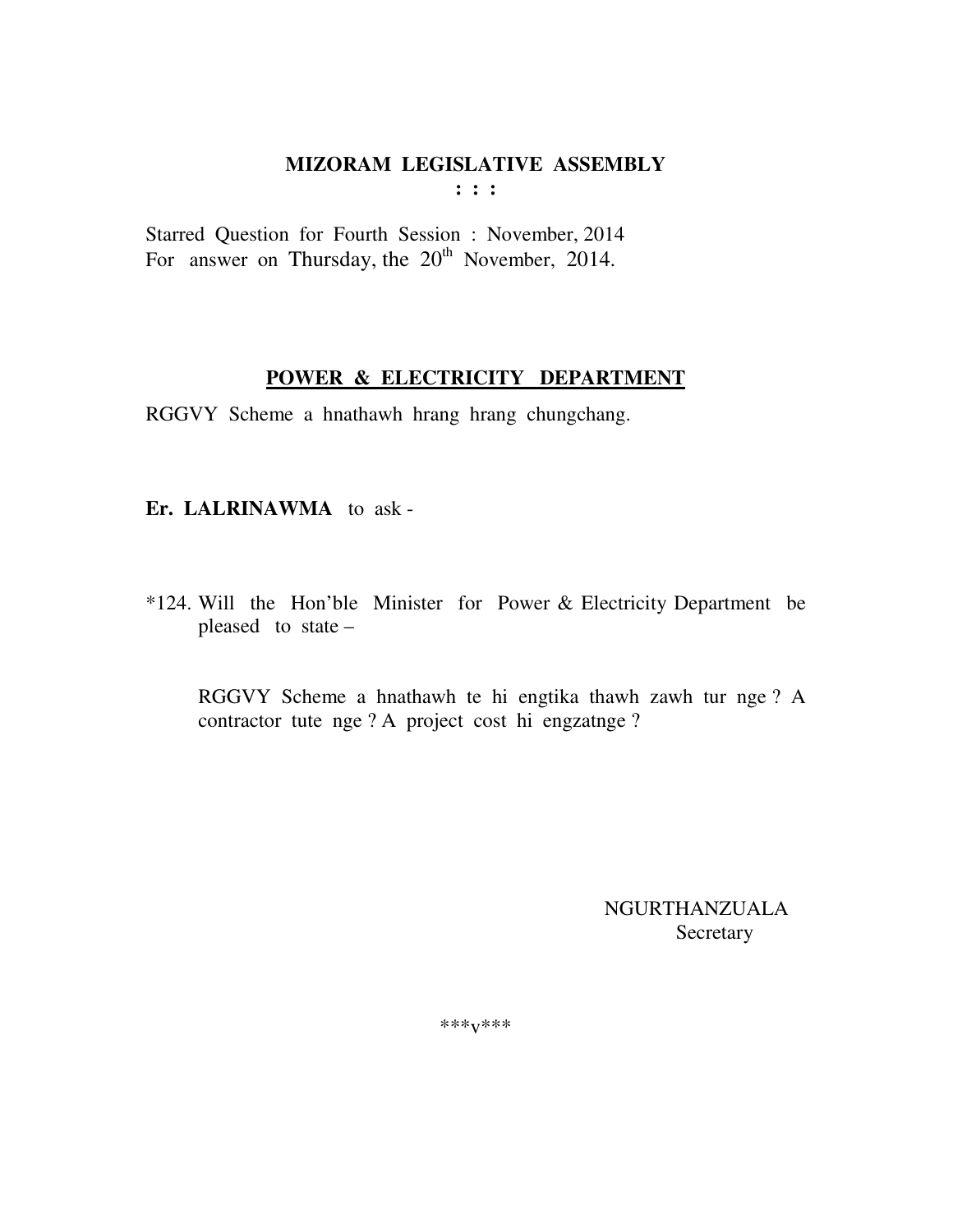# MIZORAM LEGISLATIVE ASSEMBLY  $: : : :$

Starred Question for Fourth Session : November, 2014. For answer on Thursday, the 20<sup>th</sup> November, 2014.

# POWER & ELECTRICITY DEPARTMENT

Power tharchhuah chungchang.

#### Er. LALRINAWMA to  $ask -$

\*125. Will the Hon'ble Minister for Power & Electricity Department be pleased to  $state -$ 

Serlui Hydel Project-ah hian tun dinhmunah Megawatt engzatnge thar chhuah a nih?

> NGURTHANZUALA Secretary

 $\dots h\dots$